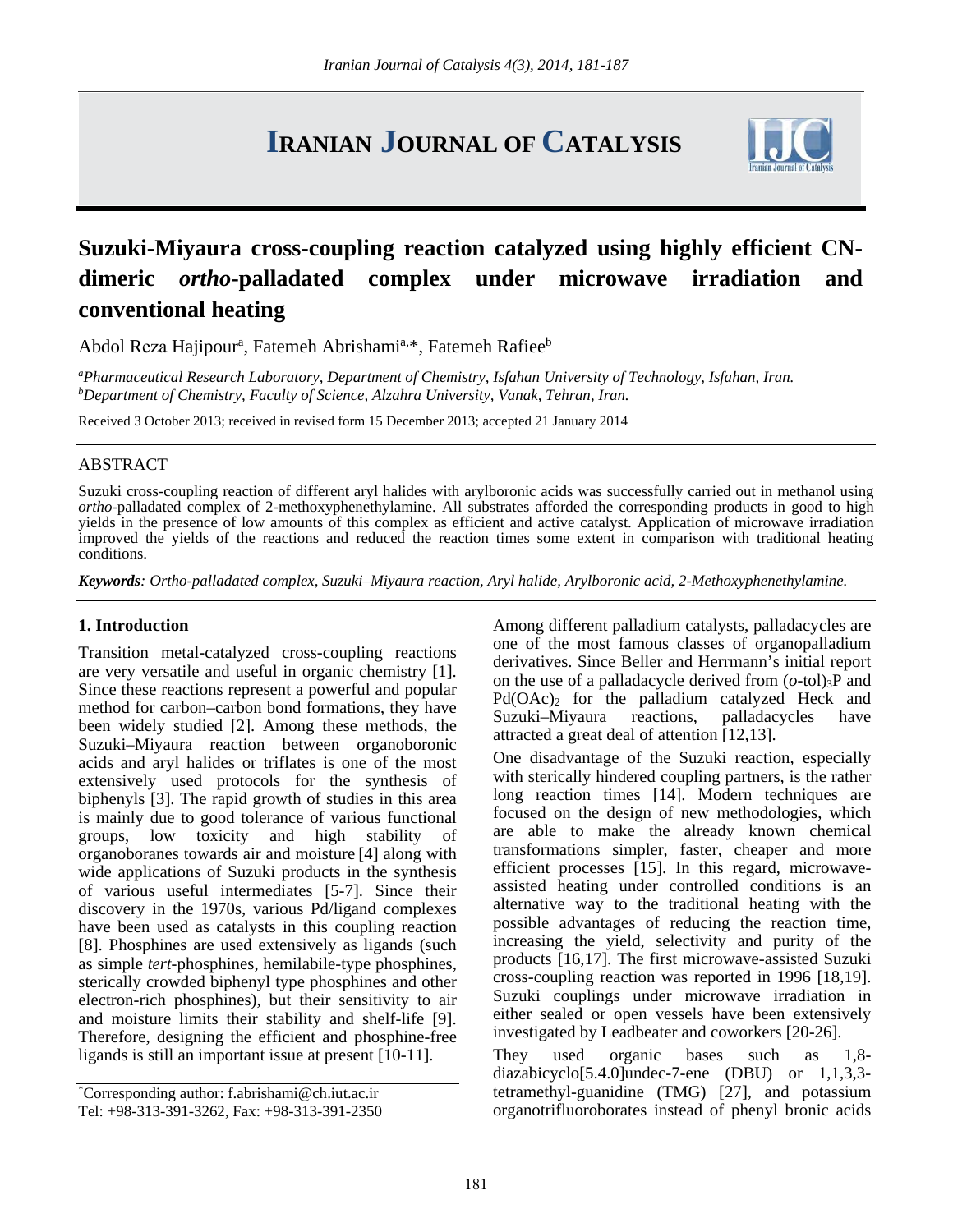[24]. They also prepared a series of bis-imidazolium salts and used them for forming metal-NHC complexes, which were screened as catalysts in the Suzuki reaction [28,29].

In the Following of our investigation on the synthesis and applications of palladacycles in C-C cross coupling reactions [30-36], herein we report the utilization of  $[Pd{C_6}H_3(CH_2CH_2NH_2)-4-OMe-5-k^2 C_{N}(\mu$ -Br)<sub>2</sub> in Suzuki–Miyaura reaction of various aryl halides and arylboronic acids under microwave irradiation and conventional heating conditions.

## **2. Experimental**

## *2.1. General*

All melting points were determined in open capillaries with a Gallenkamp instrument. The FT-IR adsorption spectra were run on a spectrophotometer (Jasco-680, Japan) as KBr disks or as smears between salt plates. Vibrational transition frequencies were reported in wave number  $(cm^{-1})$ . <sup>1</sup>H and <sup>13</sup>CNMR spectra were recorded on a Bruker spectrometer at 400 and 100 MHz, respectively; using  $CDCl<sub>3</sub>$  as solvent at room temperature (TMS was used as an internal standard). We used GC (BEIFIN 3420 Gas Chromatograph equipped with a Varian CP SIL 5CB column- 30 m, 0.32 mm, 0.25 μm) for examination of reactions completion. All reactions were carried out in open reaction vessels of the Milestone Microwave (Microwave Labstation- MLS GmbH- ATC-FO 300). All reagents and solvents used in this study, obtained from commercial suppliers (Acros, Merck and Aldrich) and used without further purification.

## *2.2. Synthesis of Palladacycle Complex*

In a 25 mL round-bottom flask equipped with a magnetic stir bar and a condenser, a mixture of 258 mg (1.7 mmol) of 2-methoxyphenethylamine and 382 mg  $(1.7 \text{ mmol})$  of Pd $(OAc)_2$  was heated in acetonitrile  $(20 \text{ m})$ mL) for 6 h at 55 ° C. After cooling, the resulting suspension was filtered through a plug of  $MgSO<sub>4</sub>$  and the filtrate was vaporated under reduced pressure on a rotary evaporator to give complex **2** as a yellow solid. Solid sodium bromide (165 mg, 1.6 mmol) was added to a suspension of complex **2** (500 mg, 0.79 mmol) in acetone (30 mL) and the mixture was stirred for 8 h. The solvent was removed and  $CH_2Cl_2$  (10 mL) was added. The resulting suspension was filtered through a plug of MgSO4 and the filtrate was concentrated to 2 mL under reduced pressure on a rotary evaporator and *n*-hexane (15 mL) was added to precipitate a yellow solid, which was collected, washed with water and *n*-hexane and air dried.  ${}^{1}$ HNMR (400 MHz, CDCl<sub>3</sub>):  $\delta$  = 7.22 (t, 1H, C<sub>6</sub>H<sub>3</sub>), 6.89 (d, 1H, C<sub>6</sub>H<sub>3</sub>), 6.86 (d, 1H, C6H3), 3.82 (s, 3H, OMe), 3.09 (m, 2H, CH2C**H**2), 2.84  $(m, 2H, CH_2CH_2), 2.24$  (br s, 2H, NH<sub>2</sub>) ppm. <sup>13</sup>CNMR

(100 MHz, CDCl<sub>3</sub>):  $\delta$  = 156.10, 129.37, 126.90, 126.79, 119.23, 109.14, 54.08, 43.63, 35.90 ppm. IR (KBr):  $\bar{v}$  = 3228, 3225, 2936, 1599, 1571, 1494, 1460, 1244,  $1031, 754$  cm<sup>-1</sup>.

#### *2.3. General procedure for the Suzuki–Miyaura reaction of aryl halides with arylboronic acids*

A mixture of the appropriate aryl halide (1 mmol), arylboronic acid (1.2 mmol), palladacycle complex  $(0.1 \text{ mol\%}, 0.0007 \text{ g})$ , and  $K_2CO_3$  (1 mmol, 0.138 g) was added to methanol (3 ml) in a round-bottom flask equipped with condenser and placed into the Milestone Microwave or an oil bath. Initially the microwave irradiation was set at 500 W, the temperature was ramped from room temperature to the desired temperature of 65 <sup>º</sup> C. Once this was reached, the reaction mixture was held at this temperature until the reaction was completed. During this time, the power was modulated automatically to keep the reaction mixture at 65 <sup>º</sup> C. After completion of the reaction, as indicated by TLC and GC, 20 mL water was added to the mixture and the product was extracted with *n*hexane (20 mL). The organic phase was dried over CaCl2, filtered and the solvent was evaporated using rotary evaporator. The residue was purified by silica gel column chromatography (*n*-hexane:EtOAc, 9:1).

All synthesized cross-coupled products were characterized by spectral data  $\overline{(IR, H]}$  and <sup>13</sup>CNMR), their melting points and comparison with authentic samples [37-42].

## *Selected spectral data*

## *4-Acetylbiphenyl (Table 3, entry 7)*:

m.p.= 117-118 °C [37], found 118-120 °C. <sup>1</sup>HNMR (500 MHz, CDCl<sub>3</sub>):  $\delta = 8.03$  (d,  $J = 8.1$  Hz, 2H), 7.68  $(d, J = 8.0 \text{ Hz}, 2\text{H}), 7.63 (d, J = 7.2 \text{ Hz}, 2\text{H}), 7.47 (t, J = 1.2 \text{ Hz})$ 7.8 Hz, 2H), 7.40 (t, *J* = 7.4 Hz, 1H), 2.62 (s, 3H) ppm. 13CNMR (125 MHz, CDCl3): δ*=* 198.15, 146.21, 140.32, 136.31, 129.39, 128.67, 127.71, 127.66, 27.08 ppm. IR (KBr):  $\bar{v} = 3073, 2916, 1680, 1600, 1262,$  $764$  cm<sup>-1</sup>.

## *Biphenyl-4-carbaldehyde (Table 3, entry 10)*:

m.p.= 60-63 °C [38], found 59-60 °C. <sup>1</sup>HNMR (500 MHz, CDCl<sub>3</sub>):  $\delta = 9.95$  (s, 1H), 7.85 (d,  $J = 8.0$  Hz, 2H), 7.65 (d, *J* = 8.0 Hz, 2H), 7.54 (d, *J* = 7.2 Hz, 2H), 7.38 (t, *J* = 7.2 Hz, 2H), 7.32 (t, *J* = 7.2 Hz, 1H) ppm. 13CNMR (125 MHz, CDCl3): δ *=* 191.99, 147.20, 139.72, 135.20, 130.31, 129.05, 128.51, 127.71, 127.39 ppm. IR (KBr):  $\bar{v}$  = 3029, 2835, 2744, 1697, 1602, 1562, 1215, 1171, 834, 763 cm-1.

## *4-Phenylbenzophenone (Table 3, entry 18)*:

m.p.= 256-258 °C. <sup>1</sup>HNMR (500 MHz, CDCl<sub>3</sub>):  $\delta$  = 7.90 (d, *J* = 8.2 Hz, 2H), 7.84 (d, *J* = 8.1 Hz, 2H), 7.71 (d, *J* = 8.2 Hz, 2H), 7.65 (d, *J* = 7.7 Hz, 2H), 7.60 (t, *J* = 7.5 Hz, 1H), 7.49 (dd, *J* = 7.8 Hz, 4H), 7.41 (t,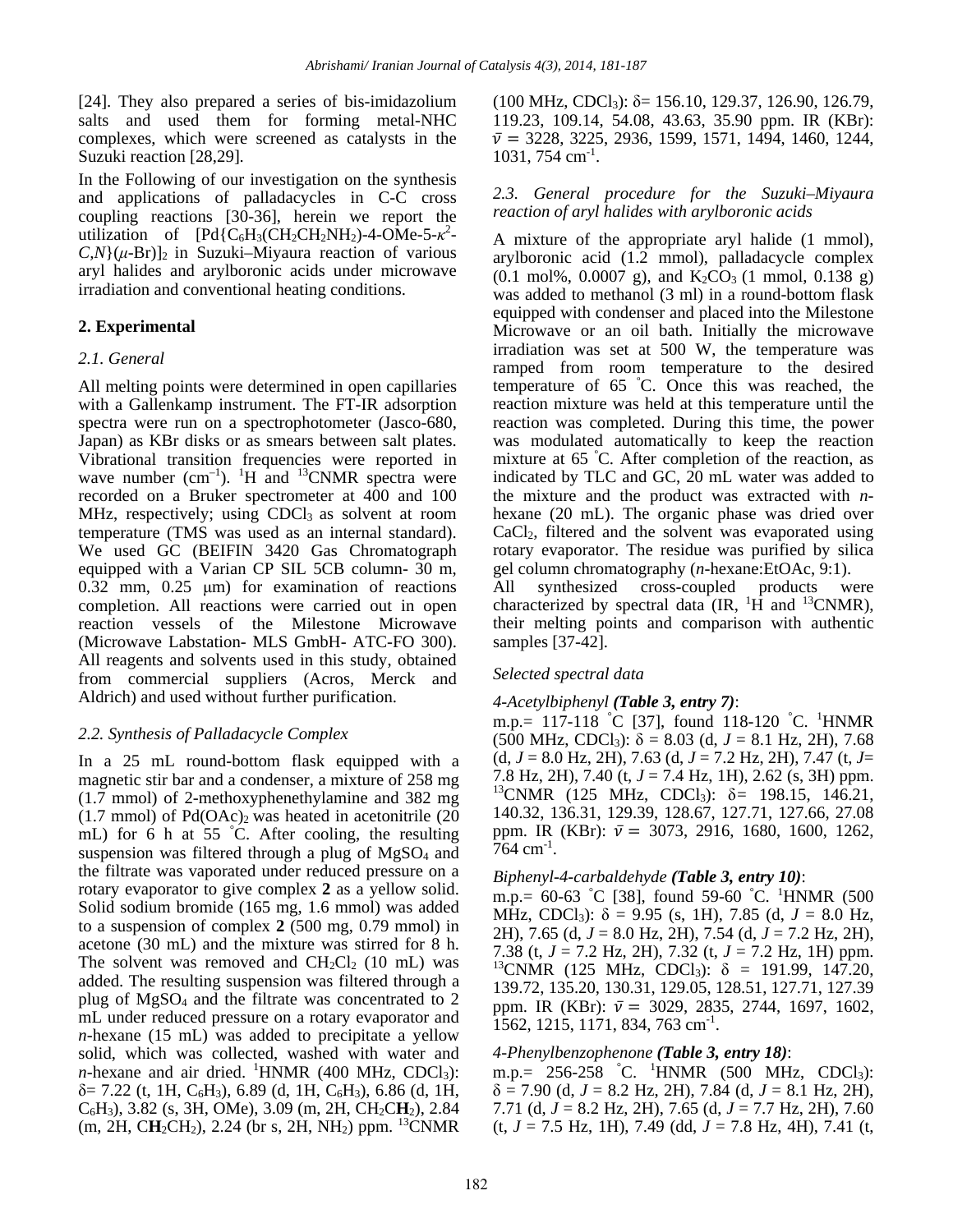$J=$  7.5 Hz, 1H) ppm. <sup>13</sup>CNMR (125 MHz, CDCl<sub>3</sub>): δ*=* 196.76, 145.67, 140.43, 138.22, 136.69, 132.79, 131.15, 130.43, 129.40, 128.74, 128,62, 127.74, 127.40 ppm. IR (KBr):  $\bar{v} = 3051, 1644, 1602, 1578, 1445,$ 1401, 1318, 1290, 940, 851, 769, 757 cm-1.

#### *4,4'-Dimethoxybiphenyl (Table 3, entry 20)*:

m.p.= 178-179 °C [39], found 175-177 °C. <sup>1</sup>HNMR  $(500 \text{ MHz}, \text{CDCl}_3): \delta = 7.48 \text{ (d, } J = 8.8 \text{ Hz, } 4\text{H}), 6.96$ (d,  $J = 8.76$  Hz, 4H), 3.84 (s, 6H) ppm. <sup>13</sup>CNMR (125) MHz, CDCl3): *δ =* 159.14, 133.93, 128.16, 114.60, 55.77 ppm.

## **3. Results and Discussion**

Synthesis and application of  $[Pd{C_6H_2}CH_2CH_2NH_2]$ - $(OMe)<sub>2</sub>,3,4$   $(\mu-Br)<sub>2</sub>$  complex as an efficient homogeneous catalytic system in the Suzuki-Miaura coupling reaction was reported in our previous work [31]. In this complex, because of the presence of the electron-donating methoxy group *ortho* to the C-Pd bond, breaking of this bond is difficult leading to lower reaction rates. In order to conquer this problem, we successfully synthesized the  $[Pd{C_6}H_3(CH_2CH_2NH_2)$ - $4\text{-}OMe\text{-}5-\kappa^2-\tilde{C}N\}(\mu\text{-}Br)]_2$  complex that could act as a better catalyst compared to the previous one [30]. Another main advantage of this catalyst is its easier preparation method. Furthermore, although homoveratrylamine (3,4-dimethoxyphenethylamine) ligand has two positions for the formation of palladacycle, 2-methoxyphenethylamine has only one such position. The efficiency of this complex as a catalyst for the Suzuki reaction of various types of aryl halides with different arylboronic acids was examined (Scheme 1).

In order to optimize the reaction conditions, preliminary experiments were carried out for the reaction of 4-bromoanisole and phenylboronic acid in the presence of various solvents and bases using 0.3 mol% of catalyst. Several organic solvents such as toluene, acetonitrile, *N,N*-dimethylformamide (DMF), *N*-methyl-2-pyrrolidone (NMP), 1,4-dioxane and methanol were examined.

According to given data in Table 1, methanol was the

best solvent for this reaction (Table 1, entry 7).

After choosing methanol as the solvent, we screened several different bases. An investigation on the effect of base indicated that the base was mandatory for the Suzuki–Miyaura cross-coupling reaction (Table 1, entry 9). As can be seen in Table 1,  $K_2CO_3$  and  $Cs_2CO_3$ have approximately the same efficiency, and since  $Cs<sub>2</sub>CO<sub>3</sub>$  is more expensive,  $K<sub>2</sub>CO<sub>3</sub>$  was chosen as the best (Table 1, entries 7 and 8).

Various amounts of catalyst were also tested for the reaction of 4-bromobenzonitrile and phenylbronic acid (Table 2). In this reaction, 0.1 mol% gave the best result, so it was chosen as the optimum amount.

Since this catalyst is not sensitive to oxygen, the reactions were carried out under atmosphere. The optimum reaction conditions were applied in the Suzuki reaction of different aryl halides and arylboronic acids under microwave irradiation (Table 3).

Reactions were performed with both electron donating and electron withdrawing groups and results clearly showed that there is not any sensitivity to substituents on the aryl ring. The chemoselectivity of the method was investigated using *ortho*-, *meta*- and *para*bromochlorobenzene as the model substrates. In each case only Br as the better leaving group was substituted and Cl was not entered the reactions. It is worth mentioning that in Suzuki reactions 4-methoxy phenylboronic acid as boron reagent acted as good as unsubstituted phenylboronic acid.

As can be seen in Table 3, full conversions were achieved in all cases except for the reaction of 2 bromoacetophenone and 4-chlorobenz-aldehyde, which did not proceed quantitatively in the definite time even by prolonging the reaction time (Table 3, entries 9 and 11). This can be due to the more steric hindrance in the vicinity of leaving group (Br) in the former and less reactivity of Cl as leaving group in the later. The reaction of 1,4-dibromobenzene as a difunctional aryl halide also proceeded quantitatively in a short reaction time using twofold amount of other substrates.



**Scheme 1.** The Suzuki cross-coupling reaction by *ortho*-palladated catalyst.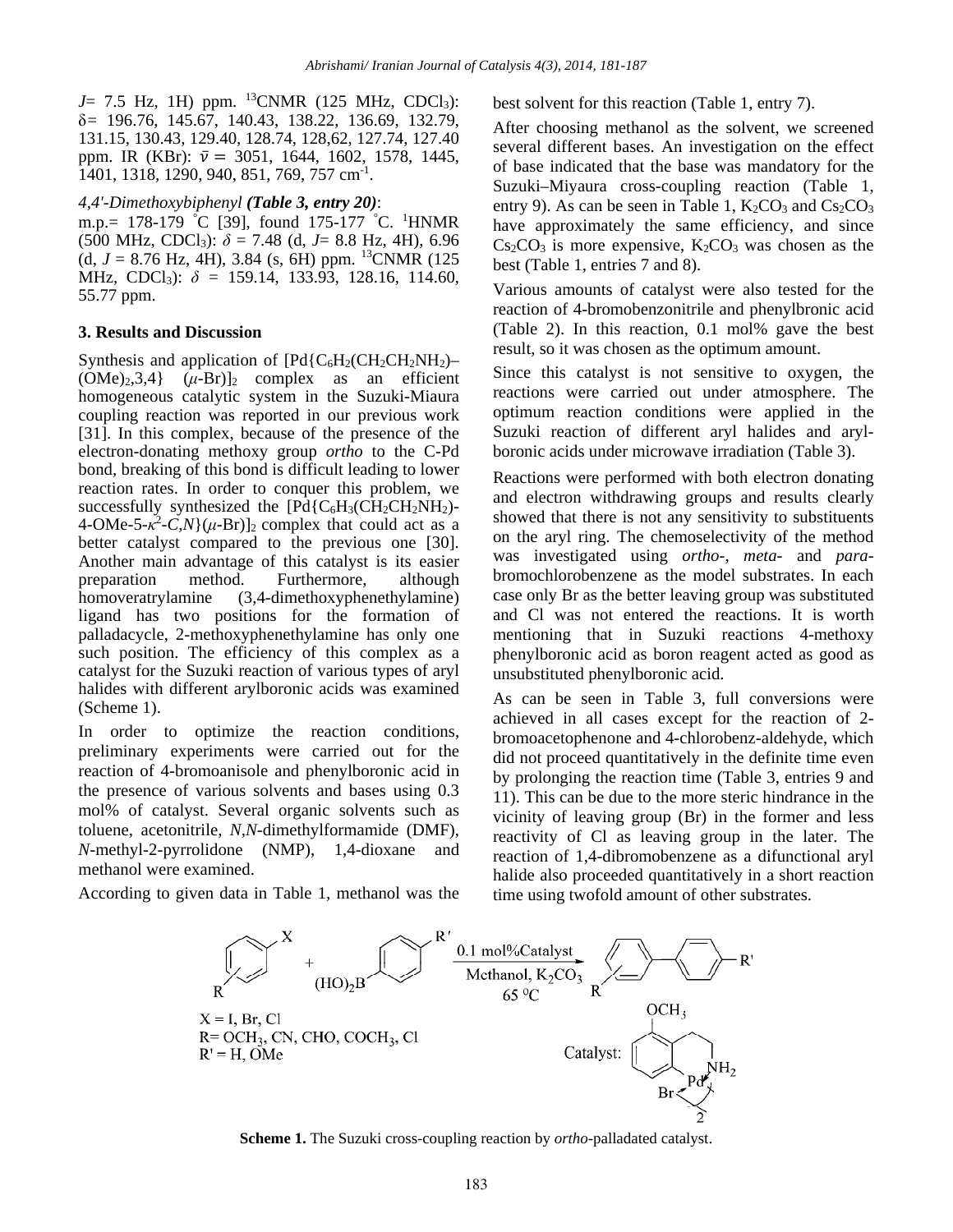| Entry          | Base                            | Solvent            | Temp. $(^{\circ}C)$ | Time (min)     | Conversion $(\%)^b$ |
|----------------|---------------------------------|--------------------|---------------------|----------------|---------------------|
| $\mathbf{1}$   | $K_2CO_3$                       | <b>DMF</b>         | 130                 | $\overline{2}$ | 98                  |
| $\sqrt{2}$     | Na <sub>2</sub> CO <sub>3</sub> | <b>DMF</b>         | 130                 | $\mathbf{2}$   | 90                  |
| $\mathfrak{Z}$ | NaOAc                           | <b>DMF</b>         | 130                 | $\mathbf{2}$   | 80                  |
| $\overline{4}$ | $Cs_2CO_3$                      | <b>DMF</b>         | 130                 | $\mathbf{2}$   | 98                  |
| $\sqrt{5}$     | $Et_3N$                         | <b>DMF</b>         | 130                 | $\mathbf{2}$   | 75                  |
| 6              | $K_2CO_3$                       | <b>THF</b>         | Reflux              | $\overline{2}$ | 65                  |
| $\tau$         | $K_2CO_3$                       | MeOH               | Reflux              | $\mathbf{1}$   | 100                 |
| $8\,$          | Cs <sub>2</sub> CO <sub>3</sub> | MeOH               | Reflux              | $\mathbf{1}$   | 100                 |
| $\overline{9}$ |                                 | MeOH               | Reflux              | $\mathbf{2}$   | $\boldsymbol{0}$    |
| $10\,$         | $K_2CO_3$                       | Toluene            | Reflux              | $\mathbf{2}$   | 55                  |
| 11             | $K_2CO_3$                       | CH <sub>3</sub> CN | Reflux              | $\mathbf{2}$   | 70                  |
| 12             | $K_2CO_3$                       | <b>NMP</b>         | 130                 | $\mathbf{2}$   | 95                  |
| 13             | $K_2CO_3$                       | 1,4-Dioxane        | Reflux              | $\mathfrak{2}$ | 50                  |

**Table 1.** Optimization of base and solvent in the Suzuki reaction using the *ortho*-palladated catalyst under microwave irradiation.<sup>a</sup>

<sup>a</sup>Reactions conditions: 4-bromoanisole (1 mmol), phenylboronic acid (1.2 mmol), base (1 mmol), palladacycle (0.3 mol%), solvent (3.0 ml). bDetermined by GC.

Table 2. Optimization of catalyst concentration.<sup>a</sup>

| Entry          | Catalyst (mol%) | Time (min) | Conversion $(\%)^b$ |
|----------------|-----------------|------------|---------------------|
|                | None            |            | 0                   |
| 2              | 0.05            |            | 88                  |
| 3              | 0.1             |            | 98                  |
| $\overline{4}$ | 0.2             |            | 100                 |
| 5              | 0.3             |            | 100                 |

<sup>a</sup>Reactions conditions: 4-bromobenzonitrile (1.0 mmol), phenylbronic acid (1.2 mmol), K<sub>2</sub>CO<sub>3</sub> (1 mmol) and various concentration of palladacycle in methanol (3.0 ml).

bDetermined by GC.

A short glimpse to the results listed in Tables 3 and 4 indicates that using microwave irradiation not only reduces the reaction times, but also increases the yields of the reactions to some extent in comparison with traditional heating. Comparison of the efficiency of *ortho*-palladated catalyst with other catalytic systems, in the Suzuki coupling reaction of 4-bromoanisole using various catalytic systems under conventional heating conditions is presented in Table 5. The *ortho*-Palladated catalyst was found to be more active and efficient than the other catalysts. Concerning the reaction mechanism, the mercury drop test was carried out. In the presence of a heterogeneous catalyst, mercury leads to amalgamation on the surface. In contrast, Hg(0) cannot have a poisoning effect on homogeneous palladium complexes, where the Pd(II) metal centre remains tightly bound to the ligand. When a drop of Hg(0) was added to the reaction mixture with 4-bromobenzonitrile and phenylbronic acid under the optimized conditions and heated, the complex lost its catalytic activity. The data obtained can be rationalized in terms of a Pd(0):Pd(II) cycle. We propose that2 methoxyphenethylamine impedes the fast agglomeration of Pd(0) species.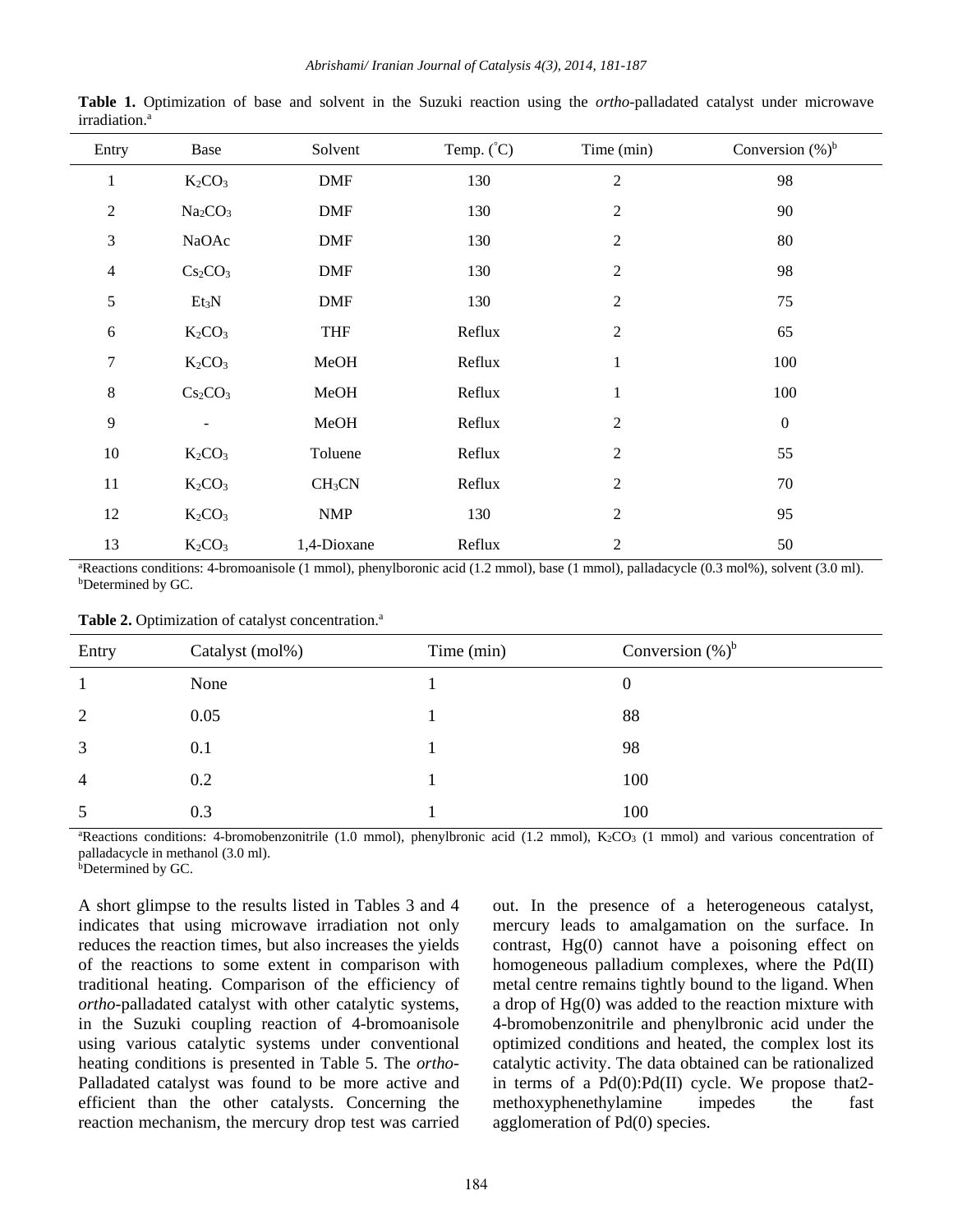| Entry        | Aryl halide             | Arylboronic acid        | Time (min)       | Yield $(\%)^b$ |
|--------------|-------------------------|-------------------------|------------------|----------------|
| $\mathbf{1}$ | Iodobenzene             | Phenylbronic acid       | 0.5              | 96             |
| 2            | Bromobenzene            | Phenylbronic acid       | 0.75             | 95             |
| 3            | Chlorobenzene           | Phenylbronic acid       | $\mathbf 1$      | 95             |
| 4            | 4-Iodoanisole           | Phenylbronic acid       | 0.75             | 93             |
| 5            | 4-Bromoanisole          | Phenylbronic acid       | $\mathfrak{2}$   | 92             |
| 6            | 3-Bromoanisole          | Phenylbronic acid       | 3                | 90             |
| 7            | 4-Bromoacetophenone     | Phenylbronic acid       | $\boldsymbol{6}$ | 94             |
| 8            | 3-Bromoacetophenone     | Phenylbronic acid       | $\overline{9}$   | 89             |
| 9            | 2-Bromoacetophenone     | Phenylbronic acid       | 10               | 68             |
| 10           | 4-Bromobenzaldehyde     | Phenylbronic acid       | 3                | 93             |
| 11           | 4-Chloroacetophenone    | Phenylbronic acid       | 10               | 50             |
| 12           | 1-Bromo-4-chlorobenzene | Phenylbronic acid       | $\mathbf{1}$     | 95             |
| 13           | 1-Bromo-3-chlorobenzene | Phenylbronic acid       | 0.75             | 95             |
| 14           | 1-Bromo-2-chlorobenzene | Phenylbronic acid       | $\mathbf{2}$     | 94             |
| 15           | 4-Bromobenzonitrile     | Phenylbronic acid       | $\mathbf{1}$     | 93             |
| 16           | 1-Bromonaphtalene       | Phenylbronic acid       | $\overline{4}$   | 92             |
| 17           | 9-Bromophenantrene      | Phenylbronic acid       | 5                | 90             |
| 18           | 4-Iodobenzophenone      | Phenylbronic acid       | $\mathbf{2}$     | 93             |
| 19           | Bromobenzene            | 4-Methoxyphenylboronic  | 0.5              | 92             |
| 20           | 4-Bromoanisole          | 4-Methoxy phenylboronic | $\mathbf 1$      | 94             |
| 21           | 4-Bromoacetophenone     | 4-Methoxy phenylboronic | 3                | 91             |
| 22           | 4-Bromobenzaldehyde     | 4-Methoxy phenylboronic | $\mathbf{2}$     | 92             |
| 23           | 1-Bromo-4-chlorobenzene | 4-Methoxy phenylboronic | 0.5              | 93             |
| 24           | 1,4-Dibromobenzene      | 4-Methoxy phenylboronic | 3                | 90             |
| 25           | 9-Bromophenathrene      | 4-Methoxy phenylboronic | $\overline{4}$   | 91             |

Table 3. Suzuki reaction of various aryl halides under microwave irradiation.<sup>a</sup>

<sup>a</sup>Reaction condition: aryl halide (1 mmol), arylboronic acid (1.2 mmol), K<sub>2</sub>CO<sub>3</sub> (1 mmol), palladacycle (0.1 mol%), methanol (3 ml), temperature 65 °C.<br><sup>b</sup>Isolated yield.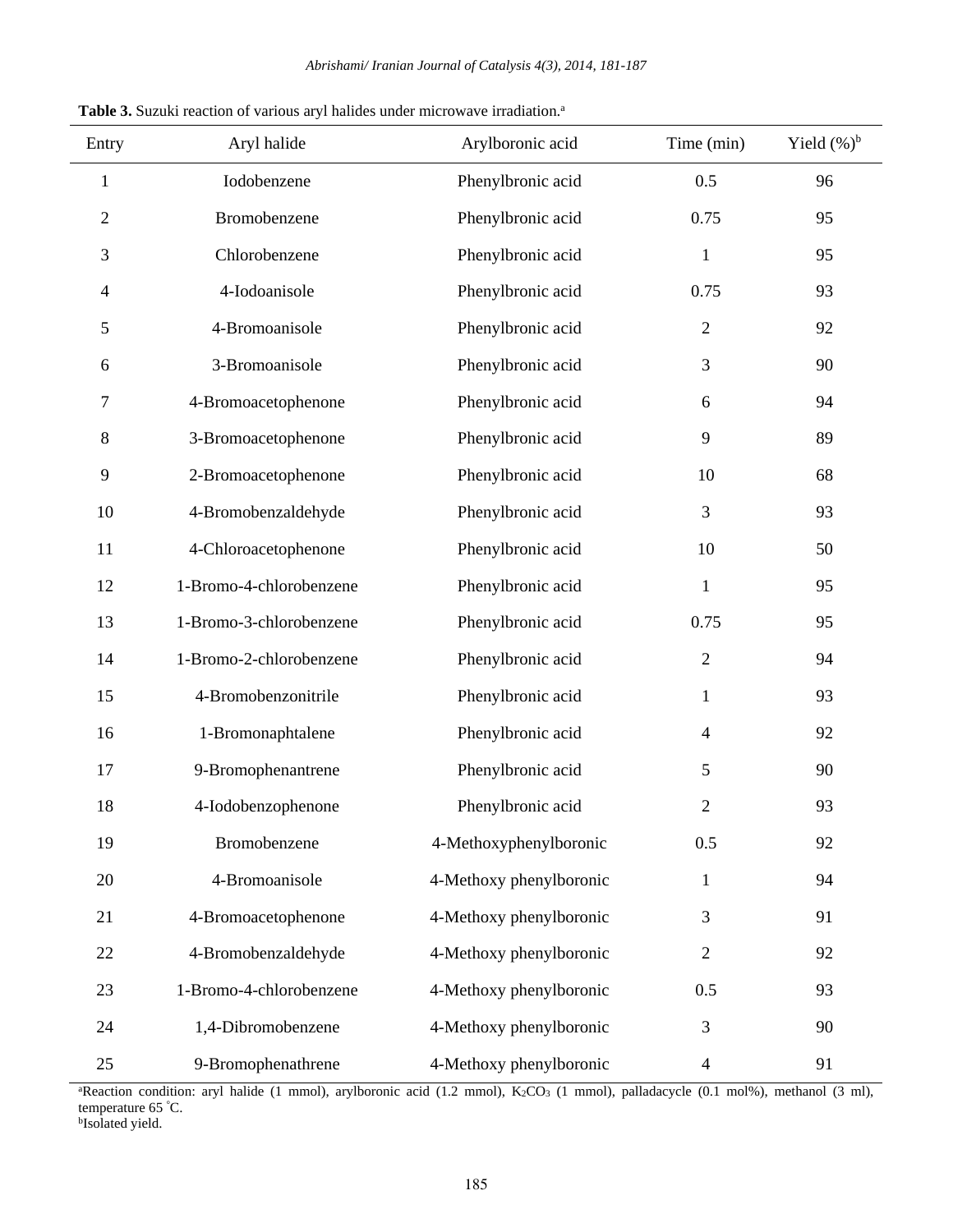| Entry          | Aryl halide             | Arylboronic acid        | Time (min) | Yield $(\%)^b$ |
|----------------|-------------------------|-------------------------|------------|----------------|
|                | Bromobenzene            | Phenylbronic acid       |            | 94             |
| 2              | 4-Iodoanisole           | Phenylbronic acid       | 3          | 91             |
| 3              | 3-Bromoanisole          | Phenylbronic acid       | 6          | 90             |
| $\overline{4}$ | 1-Bromo-4-chlorobenzene | Phenylbronic acid       | 2          | 92             |
| 5              | 9-Bromophenathrene      | Phenylbronic acid       | 8          | 88             |
| 6              | 4-Bromobenzonitrile     | 4-Methoxy phenylboronic | 10         | 93             |

**Table 4.** Suzuki reaction of some of aryl halides under conventional heating in oil bath.<sup>a</sup>

<sup>a</sup>Reaction condition: aryl halide (1 mmol), arylboronic acid (1.2 mmol), K<sub>2</sub>CO<sub>3</sub> (1 mmol), palladacycle (0.1 mol%), methanol (3 ml), 65 °C.<br><sup>b</sup>Isolated yield.

**Table 5.** Comparison of the activity of various catalysts in the Suzuki coupling reaction of 4-bromoanisole with arylboronic acid.

| Entry | Catalyst                                                           | Time (h) | Yield $(\%)$ | Ref.      |
|-------|--------------------------------------------------------------------|----------|--------------|-----------|
|       | Ortho-palladated catalyst                                          | 0.07     | 98           | This work |
| 2     | $Pd/C (10 \text{ mol } \%)$                                        | 24       | 73           | $[43]$    |
| 3     | $Pd(OAc)2$ (3 mol %), DABCO (6 mol %)                              | 16       | 90           | $[44]$    |
| 4     | $(BeDABCO)_2Pd_2Cl_6 (0.05 mol\%)$                                 | 0.7      | 98           | $[45]$    |
| 5     | Zeolite confined Palladium $(0)$ nanoclusters $(0.82 \text{ mol})$ | 6        | 99.6         | $[46]$    |

#### **4. Conclusions**

The  $[Pd{C_6}H_3(CH_2CH_2NH_2)-4-OMe-5-\kappa^2-C,N]$  ( $\mu$ -Br)]2 complex of 2-methoxy-phenethylamine exhibited very good activity in the Suzuki reaction of aryl iodides and bromides and was partly less reactive in aryl chlorides. This catalyst was stable under microwave irradiation conditions without using inert atmosphere due to its inherent air and moisture resistances.

#### **Acknowledgements**

We gratefully acknowledge the funding support received for this project from Isfahan University of Technology (IUT), Iran and the financial support from the Center of Excellence in Sensor and Green Chemistry Research.

#### **References**

- [1] H. Prokopcová, J. Ramírez, E. Fernández, C.O. Kappe, Tetrahedron Lett. 49 (2008) 4831-4835.
- [2] E. Tas, A. Kilic, M. Durgun, I. Yilmaz, I. Ozdemir, N. Gurbuz, J. Organomet. Chem. 694 (2009) 446-454.
- [3] a) N. Miyaura, A. Suzuki, Chem. Rev. 95 (1995) 2457- 2483; b) A. Suzuki, J. Organomet. Chem. 576 (1999) 147-168; (c) A. Roucoux, J. Schulz, H. Patin, Chem. Rev. 102 (2002) 3757-3778; d) A. Suzuki, J. Organomet. Chem. 653 (2002) 83-90; e) N. Miyaura, Metalcatalyzed cross-coupling reactions, in: de Meijere, A., Diederich, F. (Eds.), Wiley-WCH: Weinheim, Germany, 1 (2004) 41–123; f) S. Ikegami, H. Hamamoto, Chem. Rev. 109 (2009) 583-593.
- [4] F. Amoroso, S. Colussi, A. Del Zotto, J. Llorca, A. Trovarelli, Catal. Commun. 12 (2011) 563-567.
- [5] H. Neumann, A. Brennführer, M. Beller, Chem. Eur. J. 14 (2008) 3645-3652.
- [6] K. Asai, G. Konishi, K. Sumi, S. Kawauchi, Polym. Chem. 1 (2010) 321-325.
- [7] C. Torborg, M. Beller, Adv. Synth. Catal. 351 (2009) 3027-3043.
- [8] A.R. Siamaki, A.R.S. Khder, V. Abdelsayed, M.S. Elshall, B.F. Gupton, J. Catal. 279 (2011) 1-11.
- [9] P. Das, C. Sarmah, A. Tairai, U. Bora, Appl. Organometal. Chem. 25 (2011) 283-288.
- [10] D. Srimani, A. Sarkar, Tetrahedron Lett. 49 (2008) 6304-6307.
- [11] H. Firouzabadi, N. Iranpoor, A. Ghaderi, M. Ghavami, S. J. Hoseini, Bull. Chem. Soc. Jpn. 84 (2011) 100-109.